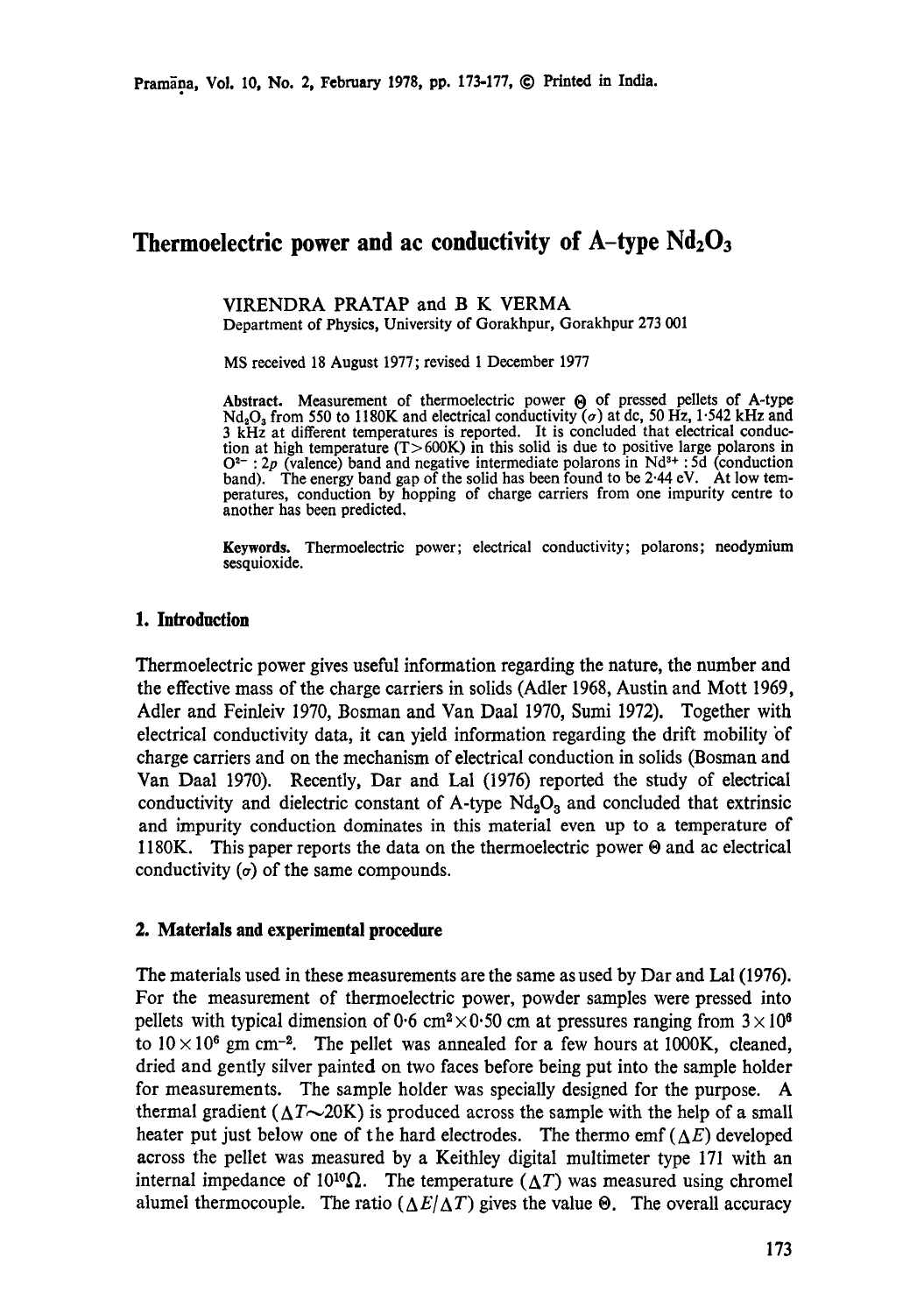in the measurement of  $\Theta$  was about 10%. Electrical conductivity (dc) was measured using a Keithley digital multimeter type 171. AC conductivity at 1.542 kHz **was**  measured using Wein Kerr bridge and at 50 Hz and 3 kHz by Toshniwal conductivity bridge type CLO1/02A.

### **3. Results and discussion**

Measurement of  $\Theta$  of different pellets with different dimensions indicates that it is practically independent of the dimensions. It is also independent of the temperature gradient across the pellet. However, it does depend slightly on the pelletizing pressure and thermal history of the pellets. Repeatable and consistent values of  $\Theta$  independent of cooling and heating cycles, are obtained for pellets made at pelletizing pressure greater than  $6 \times 10^6$  gm cm<sup>-2</sup> and annealed for several hours round 1000°C. At a particular temperature a slightly larger value of  $\Delta E$  is obtained just after the application of thermal gradient across the pellet which, however, decreases with time and becomes constant after about 30 min. This constant value of  $\Delta E$  was recorded for calculating the value of  $\Theta$  at a particular temperature.

Figure 1 shows the variation of  $\Theta$  with  $1/T$ . It is found that for  $T > 600K \Theta$  is positive indicating the dominance of the positive charge carriers in the conduction mechanism of the solid. The electrical conduction in solids is usually explained using band theory. According to this theory the variation of thermoelectric power  $\Theta$  and electrical conductivity ( $\sigma$ ) in intrinsic semiconducting solids are given by the expressions (Adler 1968).



Figure 1. Plot of thermoelectric power  $(\Theta \ mV/K)$  vs inverse of temperature  $(1/T(K)^{-1})$  for pressed pellet of  $Nd_2O_3$ .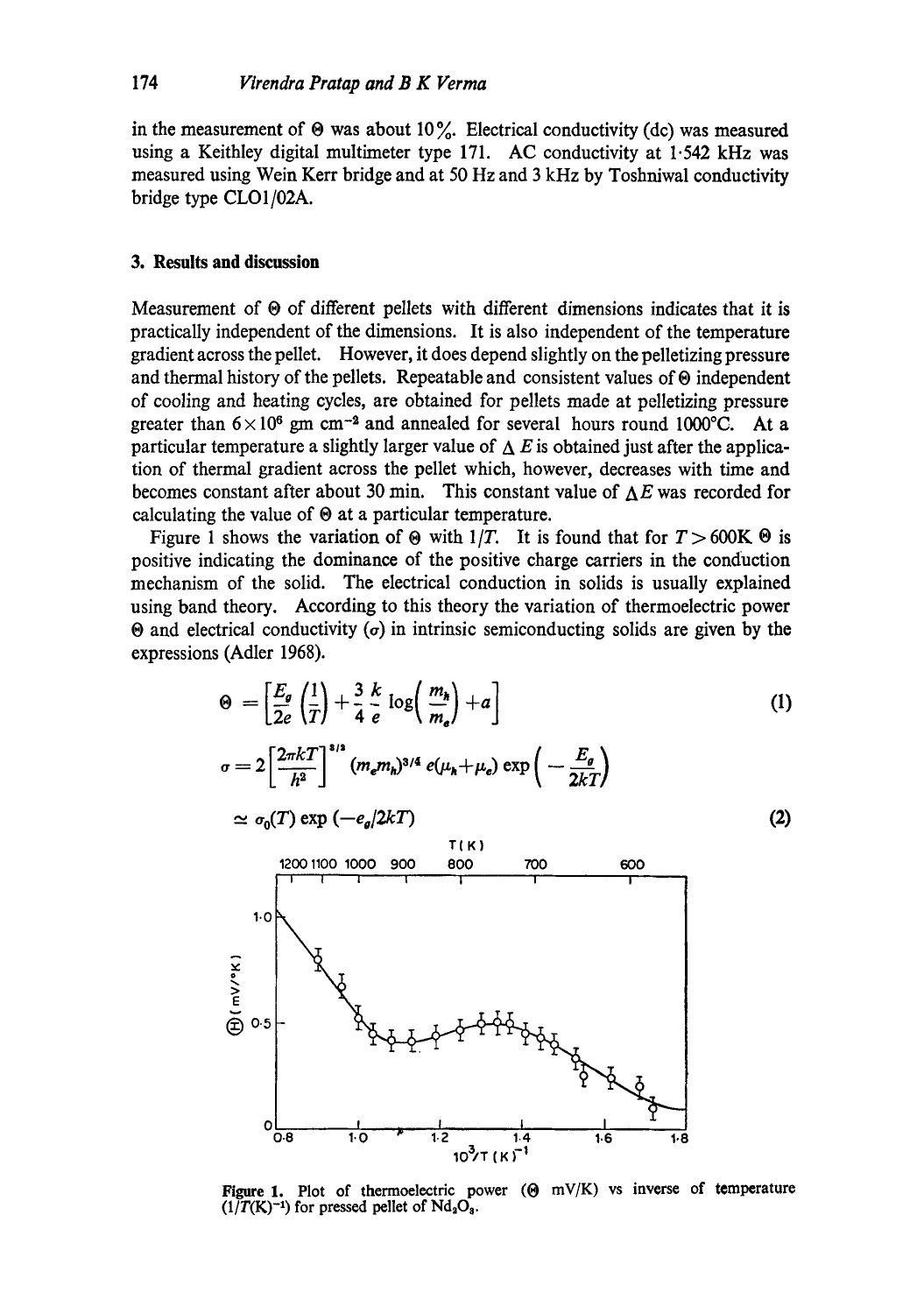where  $E_{q}$  is the energy band gap of the solid, e is the electronic charge,  $m_{h}$  and  $m_{e}$  are the effective masses and  $\mu_h$  and  $\mu_e$  are the mobilities of the charge carriers in valence and conduction band respectively,  $k$  and  $h$  are the Boltzman and Planck constants respectively.  $\sigma_0(T)$  is a constant which has a slight dependence on temperature. Dar and Lal (1976) have concluded that  $O^{2-}$ : 2p and Nd<sup>3+</sup>: 5d band are the valence and conduction band of this solid. Due to a large band width of  $O^{2-}$ : 2p band in comparison to cation 5d band (Adler 1968, Methfessel and Mattis 1968)  $\mu_h > \mu_c$ . In intrinsic conduction, holes and electrons have the same number and therefore in view of the fact that  $\mu_h>\mu_e$ , the former should dominate in the conduction process.  $\Theta$  has positive value for  $T > 600$  K, indicating the dominance of positive charge carriers in conduction and strengthens the above conclusion. The  $\sigma$  data of Dar and Lal (1976) also seem to confirm this conclusion. The plot of log  $\sigma$  vs  $1/T$  in their measurement is a good straight line above 600 K as one expects from theory for such a conduction (Kittel 1971). However, the energy value (1.22 eV) evaluated by Dar and Lal (1976) from the slope of the log  $\sigma$  vs 1/T straight line is wrong, which makes their conclusion for the conduction mechanism incorrect. It should be  $2.44$  eV. Since charge transfer excitation from valence  $O^{2-}$ : 2p band to cation 5d band is expected to be  $\sim$  3 eV, the energy (2.44 eV) can be interpreted as the energy band gap of the solid. Thus conduction mechanism in this solid above 600K is due to the band conduction of intrinsic charge carriers and not due to impurities as suggested by Dar and Lal (1976). Band conduction of charge carrier is usually frequency independent (Adler 1968) and thus the frequency independent nature of  $\sigma$  observed by us at higher temperature (figure 2) seem to confirm the above conclusion.

From eq. (1), it is clear that if  $m_h$  and  $m_e$  do not change with temperature, then a



Figure 2. Plot of Logarithm of electrical conductivity ( $\sigma$  ohm<sup>-1</sup> cm<sup>-1</sup>) vs log of frequency for pressed pellet of  $Nd_2O_8$  at different temperature.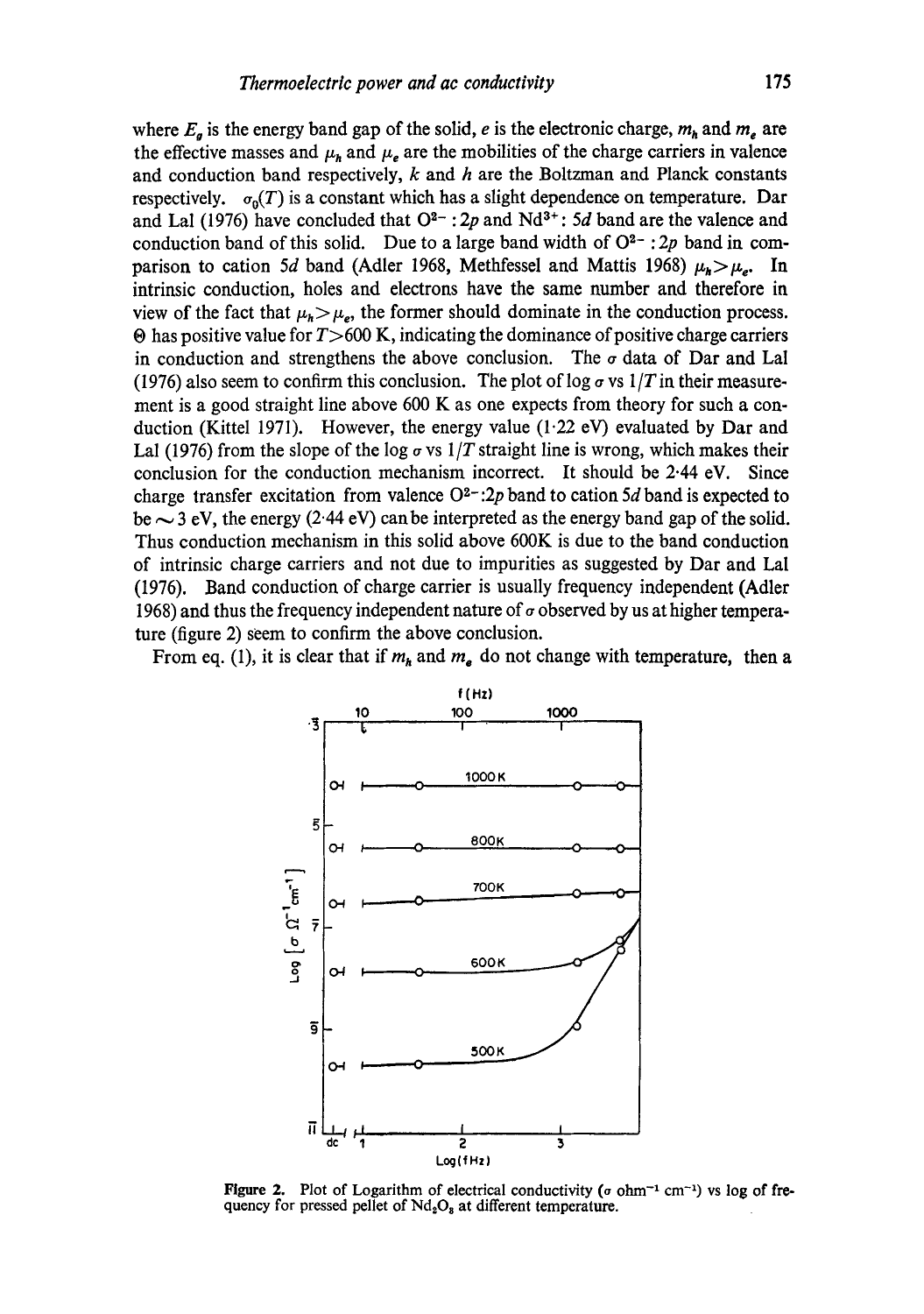plot of  $\Theta$  vs I/T curve should be straight line. But it is seen from figure 1 that  $\Theta$ vs  $1/T$  curve has a typical nature far from a straight line.  $\Theta$  initially increases linearly with increase in temperature, shows a maximum around 750K and then decreases with increase in temperature. However, for  $T>1000K$ ,  $\Theta$  again starts increasing with increase in temperature. In terms of  $m_h$  and  $m_e$ , this curve suggests that at lower temperatures ( $T < 750$ K)  $m_h < m_e$ , with increase of temperature  $m_e$  decreases at a much faster rate than  $m_h$ . Analysing it in terms of mobility, it means that at a temperature just above 600K, the mobility of holes is very much larger than the electrons. This hole mainly contributes to  $\sigma$  as well as to  $\Theta$ . As the temperature increases, the mobility of electrons in the conduction band also increases and they start contributing to  $\Theta$ . This movement of electrons in turn reduces the value of O because both charge carriers (electrons and holes), moving towards lower temperature end of the sample to have lower energy, will neutralize the net thermoelectric voltage. Thus an increase in the mobility of electrons with temperature will lead to a peak in  $\Theta$  vs  $1/T$  curve.

In normal band conduction, the mobility of a charge carrier is expected to decrease or almost remain constant with temperature (Methfessel and Mattis 1968). Then how does the mobility of electrons in 5d band increase with temperature? The answer may lie in the formation of polarons which is to be expected in view of the ionic nature of the compound (Appel 1968). Since the relevant bands are not very narrow, one can expect the formation of large polarons, which conduct via band mechanism. In fact they are the quasiparticles with enhanced effective mass compared to electrons or holes. Large polarons are of two types and this division depends upon the value of dimensionless coupling constant  $(a)$ . If  $a < 1$  the polarons are called large and if  $1 < a < 5$  it is called intermediate polarons. The value of a indirectly depends upon the band width (or rigid band effective mass of the charge carrier). Larger the band width lesser is the value of  $\alpha$  (Appel 1968, Austin and Mott 1969). Now since  $O^{2-}$ : 2p band is wide ( $\sim$ 4 eV), we expect in it formation of large polarons with  $a < 1$ . Large polarons with  $a < 1$  conduct just like electrons (or holes) with increased effective mass and as such their mobility is expected to go down with temperature (Mathfessel and Mattis 1968). In Nd<sup>3+</sup>: 5d band, electrons will form intermediate polarons  $(1 < a < 5)$  in view of their small band width. The mobility of intermediate polarons increases with  $T$  by the following relation (Bosman and Van Daal 1970)

$$
\mu_{e} = \mu_{0} \exp\left[-\frac{\hbar \omega_{0}}{kT}\right]
$$
\n(3)

where  $\omega_0$  is the longitudinal optical mode frequency of the lattice.  $\omega_0$  for A-type  $Nd_2O_3$  is 4.64  $\times$  10<sup>14</sup> Hz (Denning and Ross 1972) giving  $\hbar \omega_0 \sim 0.1$  eV. Since at all temperatures  $\Theta$  is positive, it means that  $\mu_h > \mu_e$  at all temperatures and even at a temperature of 1000K. The increase of  $\Theta$  above 1000K may be due to the onset of ionic conduction (probably the movement of oxygen ion vacancies).

Figure 2 shows the variation of electrical conductivity  $(\sigma)$  with ac frequencies. At lower temperature  $\sigma$  depends upon frequency. This frequency dependence of  $\sigma$ indicates that band conduction becomes insignificant at lower temperatures and conduction mechanism becomes hopping type. In view of the higher band gap of the solid  $(Eg \sim 2.44 \text{ eV})$  dominance of impurity conduction is expected at a lower